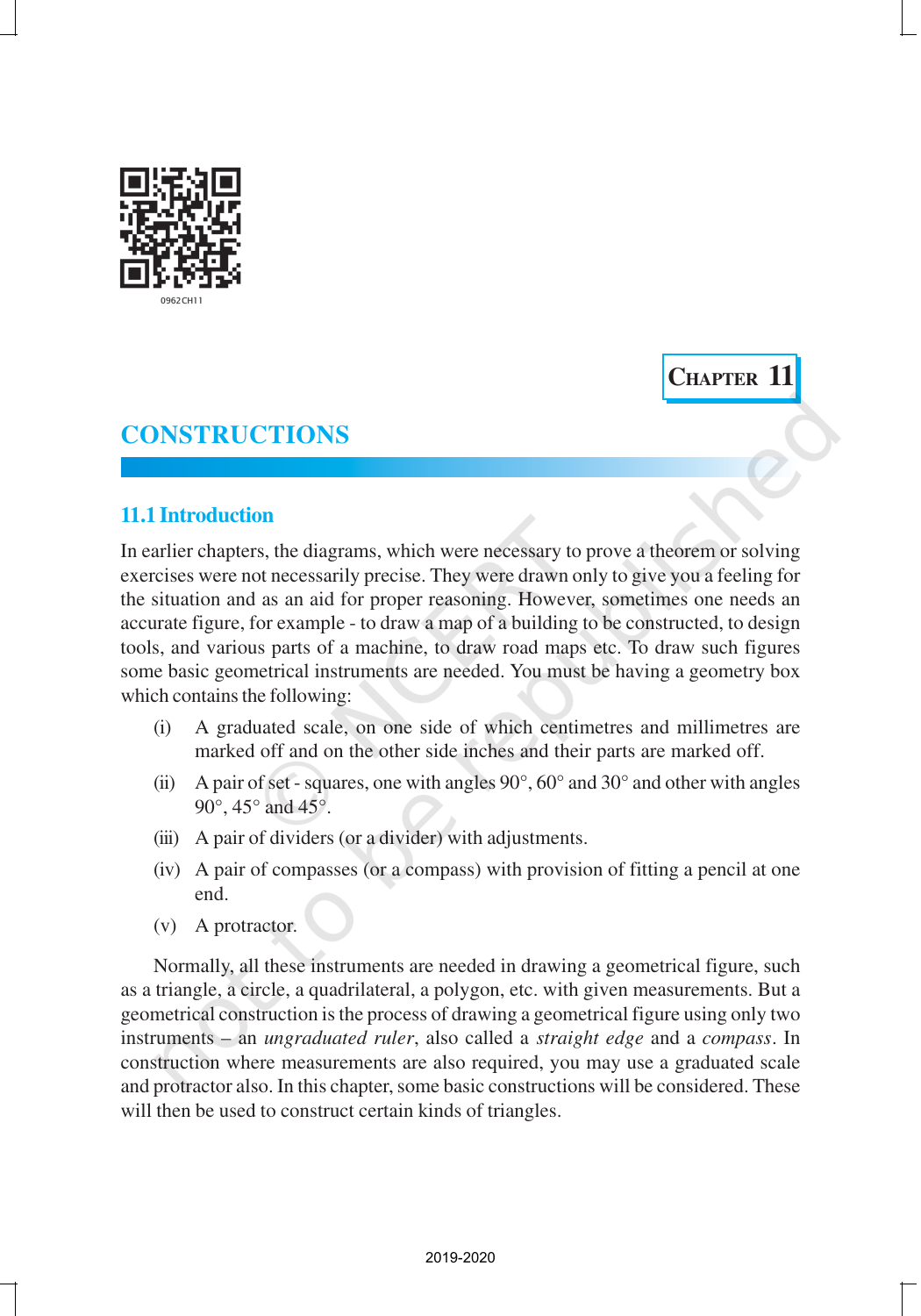### **11.2 Basic Constructions**

In Class VI, you have learnt how to construct a circle, the perpendicular bisector of a line segment, angles of 30°, 45°, 60°, 90° and 120°, and the bisector of a given angle, without giving any justification for these constructions. In this section, you will construct some of these, with reasoning behind, why these constructions are valid.

**Construction 11.1 :** *To construct the bisector of a given angle.*

Given an angle ABC, we want to construct its bisector.

#### **Steps of Construction :**

- 1. Taking B as centre and any radius, draw an arc to intersect the rays BA and BC, say at E and D respectively [see Fig.11.1(i)].
- 2. Next, taking D and E as centres and with the radius more than 1  $\frac{1}{2}$  DE, draw arcs to intersect each other, say at F.
- 3. Draw the ray BF [see Fig.11.1(ii)]. This ray BF is the required bisector of the angle ABC.



**Fig. 11.1**

Let us see how this method gives us the required angle bisector.

Join DF and EF.

In triangles BEF and BDF,

| $BE = BD$ (Radii of the same arc)              |                       |
|------------------------------------------------|-----------------------|
| $EF = DF$                                      | (Arcs of equal radii) |
| $BF = BF$                                      | (Common)              |
| Therefore, $\triangle DEF \cong \triangle BDF$ | (SSS rule)            |
| This gives $\angle EBF = \angle DBF$           | (CPCT)                |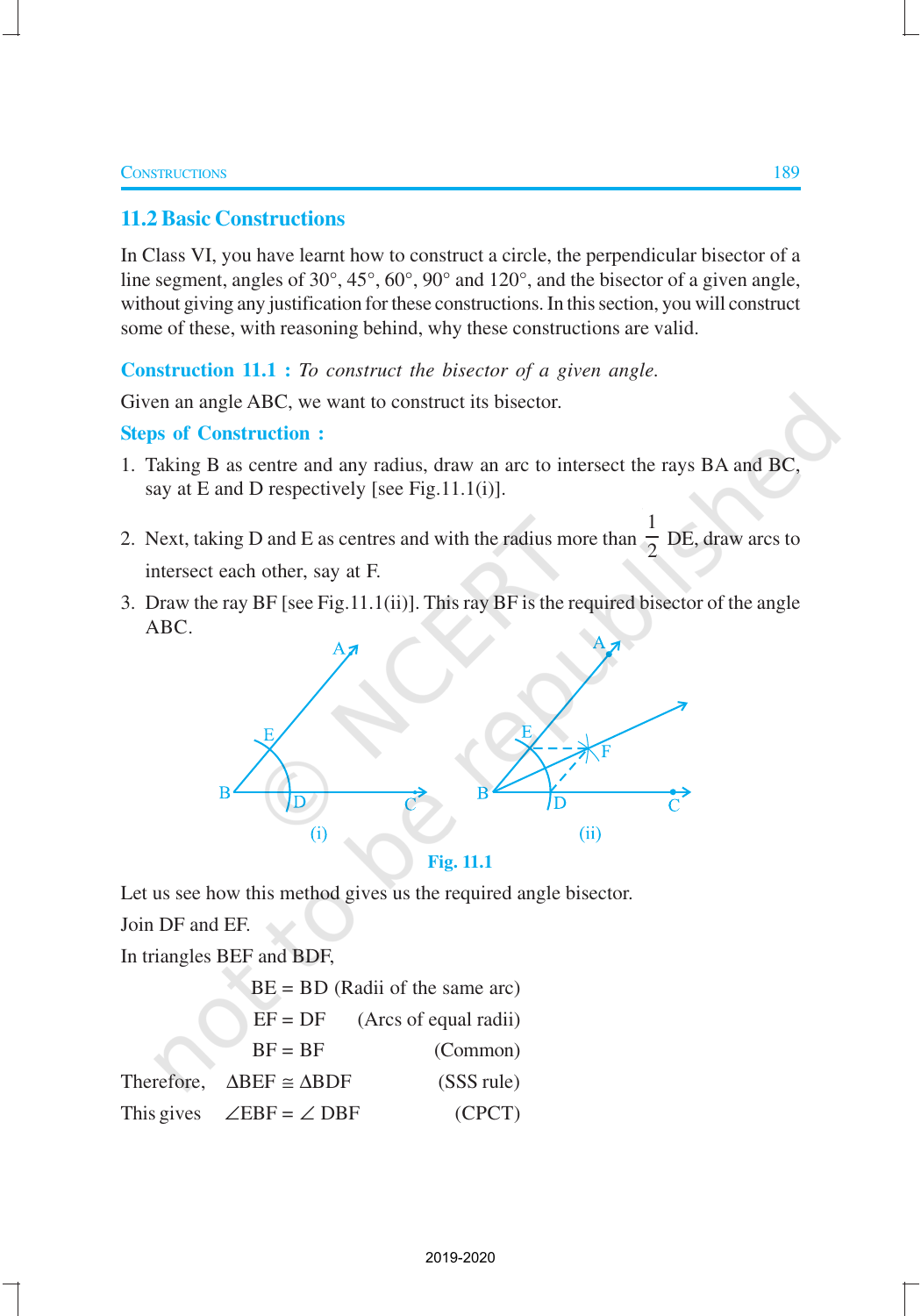**Construction 11.2 :** *To construct the perpendicular bisector of a given line segment.*

Given a line segment AB, we want to construct its perpendicular bisector.

### **Steps of Construction :**

1. Taking A and B as centres and radius more than 1

 $\frac{1}{2}$  AB, draw arcs on both sides of the line segment AB (to intersect each other).

- 2. Let these arcs intersect each other at P and Q. Join PQ (see Fig.11.2).
- 3. Let PQ intersect AB at the point M. Then line PMQ is the required perpendicular bisector of AB.

Let us see how this method gives us the perpendicular bisector of AB.

Join A and B to both P and Q to form AP, AQ, BP and BQ.

In triangles PAQ and PBQ,

|            | $AP = BP$                             | (Arcs of equal radii) |
|------------|---------------------------------------|-----------------------|
|            | $AQ = BQ$                             | (Arcs of equal radii) |
|            | $PQ = PQ$                             | (Common)              |
| Therefore, | $\triangle$ PAQ $\cong \triangle$ PBQ | (SSS rule)            |
| So.        | $\angle$ APM = $\angle$ BPM           | (CPCT)                |
|            |                                       |                       |

Now in triangles PMA and PMB,

|            | $AP = BP$                               | (As before)          |
|------------|-----------------------------------------|----------------------|
|            | $PM = PM$                               | (Common)             |
|            | $\angle$ APM = $\angle$ BPM             | (Proved above)       |
| Therefore, | $\triangle$ PMA $\cong$ $\triangle$ PMB | (SAS rule)           |
| So,        | AM = BM and $\angle$ PMA = $\angle$ PMB | (CPCT)               |
| As         | $\angle$ PMA + $\angle$ PMB = 180°      | (Linear pair axiom), |
| we get     |                                         |                      |

 $\angle$  PMA =  $\angle$  PMB = 90°.

Therefore, PM, that is, PMQ is the perpendicular bisector of AB.



**Fig. 11.2**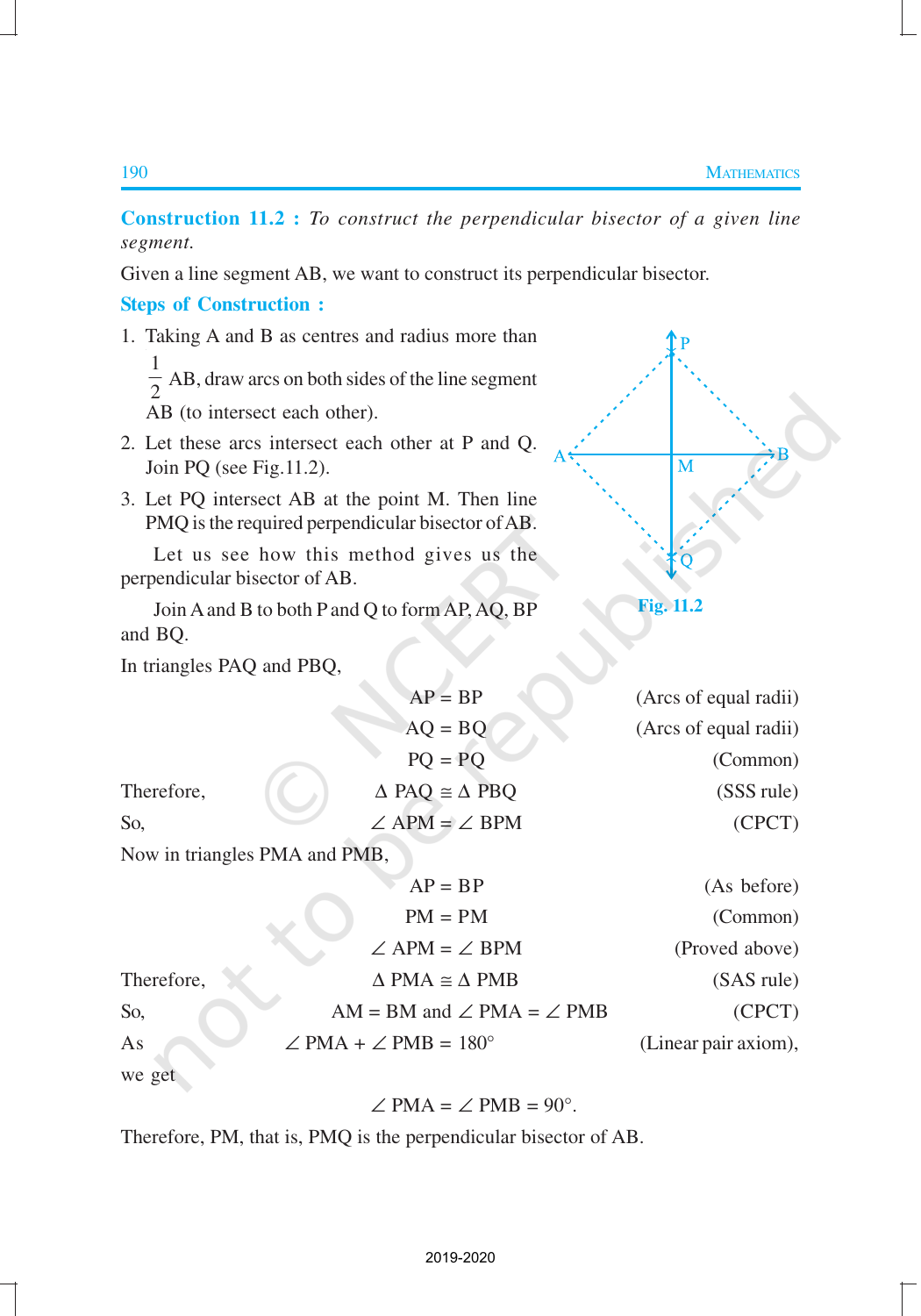**Construction 11.3 :** *To construct an angle of 60<sup>°</sup> at the initial point of a given ray.*

Let us take a ray AB with initial point A [see Fig. 11.3(i)]. We want to construct a ray AC such that  $\angle$  CAB = 60°. One way of doing so is given below.

#### **Steps of Construction :**

- 1. Taking A as centre and some radius, draw an arc of a circle, which intersects AB, say at a point D.
- 2. Taking D as centre and with the same radius as before, draw an arc intersecting the previously drawn arc, say at a point E.
- 3. Draw the ray AC passing through E [see Fig 11.3 (ii)].

Then  $\angle$  CAB is the required angle of 60 $^{\circ}$ . Now, let us see how this method gives us the required angle of 60°.

Join DE.

Then,  $AE = AD = DE$  (By construction)

Therefore,  $\triangle$  EAD is an equilateral triangle and the  $\angle$  EAD, which is the same as  $\angle$  CAB is equal to 60°.

## **EXERCISE 11.1**

- **1.** Construct an angle of  $90^\circ$  at the initial point of a given ray and justify the construction.
- **2.** Construct an angle of  $45^\circ$  at the initial point of a given ray and justify the construction.
- **3.** Construct the angles of the following measurements:
	- (i) 30° (ii) 22  $\frac{1}{2}$ 2  $^{\circ}$  $(iii)$  15 $\degree$
- **4.** Construct the following angles and verify by measuring them by a protractor: (i)  $75^{\circ}$  (ii)  $105^{\circ}$  (iii)  $135^{\circ}$
- **5.** Construct an equilateral triangle, given its side and justify the construction.

#### **11.3 Some Constructions of Triangles**

So far, some basic constructions have been considered. Next, some constructions of triangles will be done by using the constructions given in earlier classes and given above. Recall from the Chapter 7 that SAS, SSS, ASA and RHS rules give the congruency of two triangles. Therefore, a triangle is unique if : (i) two sides and the

B

R

 $(ii)$ 

 $(i)$ 

**Fig. 11.3**

E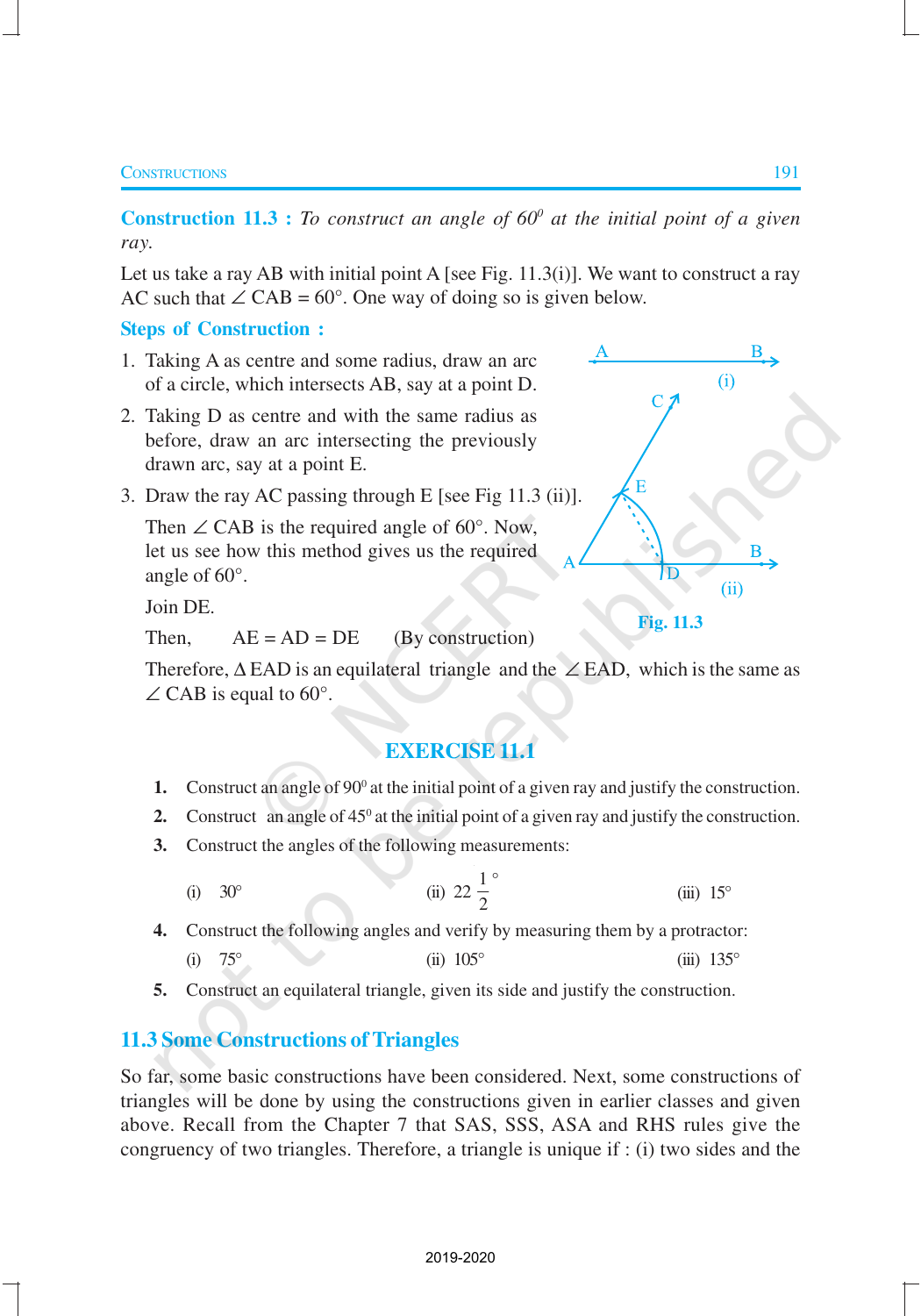included angle is given, (ii) three sides are given, (iii) two angles and the included side is given and, (iv) in a right triangle, hypotenuse and one side is given. You have already learnt how to construct such triangles in Class VII. Now, let us consider some more constructions of triangles. You may have noted that at least three parts of a triangle have to be given for constructing it but not all combinations of three parts are sufficient for the purpose. For example, if two sides and an angle (not the included angle) are given, then it is not always possible to construct such a triangle uniquely.

**Construction 11.4 :** *To construct a triangle, given its base, a base angle and sum of other two sides.*

Given the base BC, a base angle, say  $\angle B$  and the sum AB + AC of the other two sides of a triangle ABC, you are required to construct it.

#### **Steps of Construction :**

- 1. Draw the base BC and at the point B make an angle, say XBC equal to the given angle.
- 2. Cut a line segment BD equal to AB + AC from the ray BX.
- 3. Join DC and make an angle DCY equal to ∠BDC.
- 4. Let CY intersect BX at A (see Fig. 11.4).

Then, ABC is the required triangle.

Let us see how you get the required triangle.

Base BC and ∠B are drawn as given. Next in triangle ACD,

 $\angle ACD = \angle ADC$  (By construction)

Therefore,  $AC = AD$  and then

$$
AB = BD - AD = BD - AC
$$

$$
AB + AC = BD
$$

### **Alternative method :**

Follow the first two steps as above. Then draw perpendicular bisector PQ of CD to intersect BD at a point A (see Fig 11.5). Join AC. Then ABC is the required triangle. Note that A lies on the perpendicular bisector of CD, therefore AD = AC.

**Remark :** The construction of the triangle is not possible if the sum  $AB + AC \le BC$ .



**Fig. 11.5**



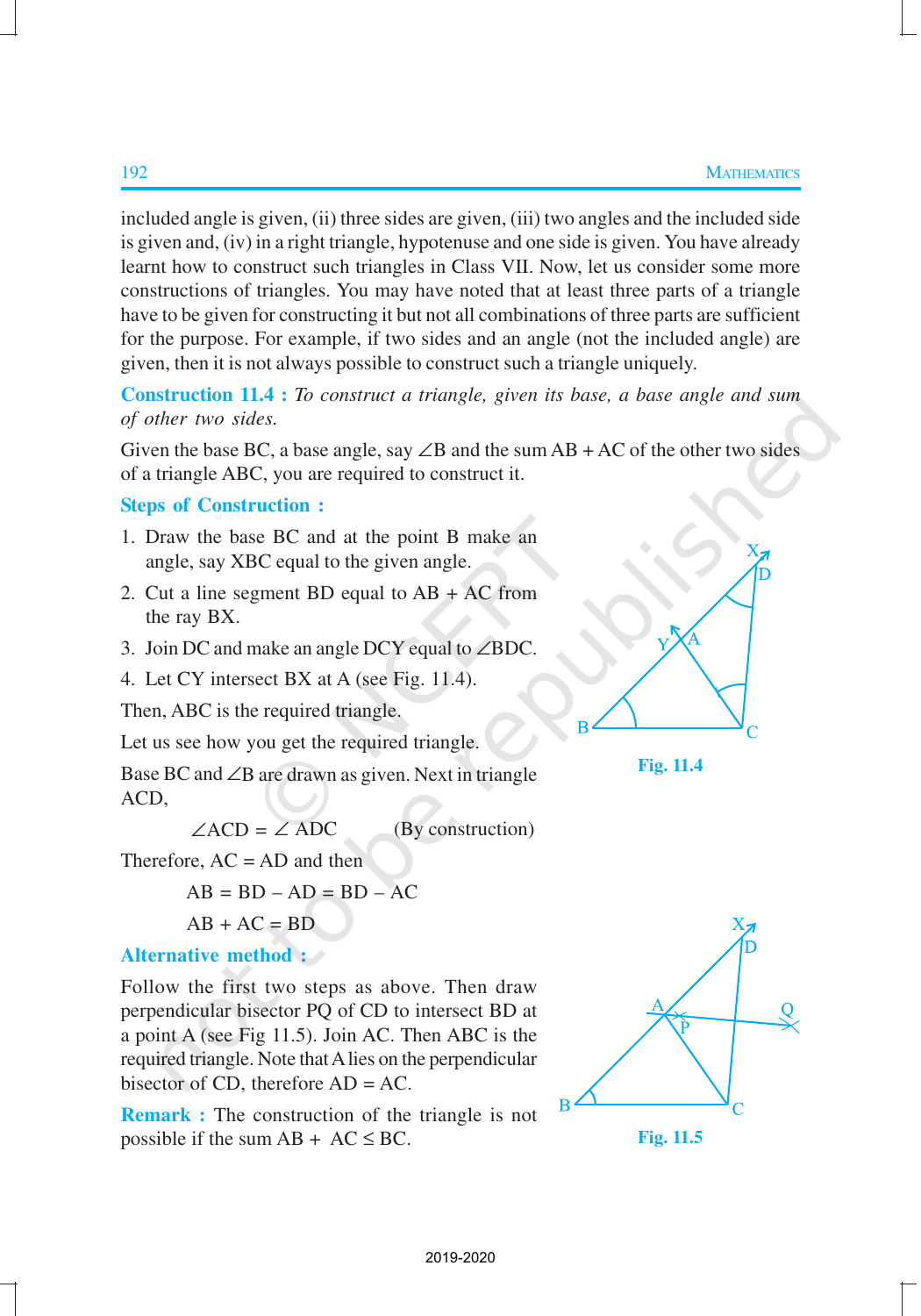#### **CONSTRUCTIONS** 193

**Construction 11.5 :** *To construct a triangle given its base, a base angle and the difference of the other two sides.*

Given the base BC, a base angle, say  $\angle B$  and the difference of other two sides  $AB - AC$  or  $AC - AB$ , you have to construct the triangle ABC. Clearly there are following two cases:

**Case (i) :** Let  $AB > AC$  that is  $AB - AC$  is given.

**Steps of Construction :**

- 1. Draw the base BC and at point B make an angle say XBC equal to the given angle.
- 2. Cut the line segment BD equal to AB AC from ray BX.
- 3. Join DC and draw the perpendicular bisector, say PQ of DC.
- 4. Let it intersect BX at a point A. Join AC (see Fig. 11.6).

Then ABC is the required triangle.

Let us now see how you have obtained the required triangle ABC.

Base BC and ∠B are drawn as given. The point A lies on the perpendicular bisector of DC. Therefore,

$$
AD = AC
$$
  
So,  

$$
BD = AB - AD = AB - AC.
$$

```
Case (ii) : Let AB < AC that is AC – AB is given.
```
#### **Steps of Construction :**

- 1. Same as in case (i).
- 2. Cut line segment BD equal to AC AB from the line BX extended on opposite side of line segment BC.
- 3. Join DC and draw the perpendicular bisector, say PQ of DC.
- 4. Let PQ intersect BX at A. Join AC (see Fig. 11.7).

Then, ABC is the required triangle.

You can justify the construction as in case (i).

**Fig. 11.7**

**Fig. 11.6**

Г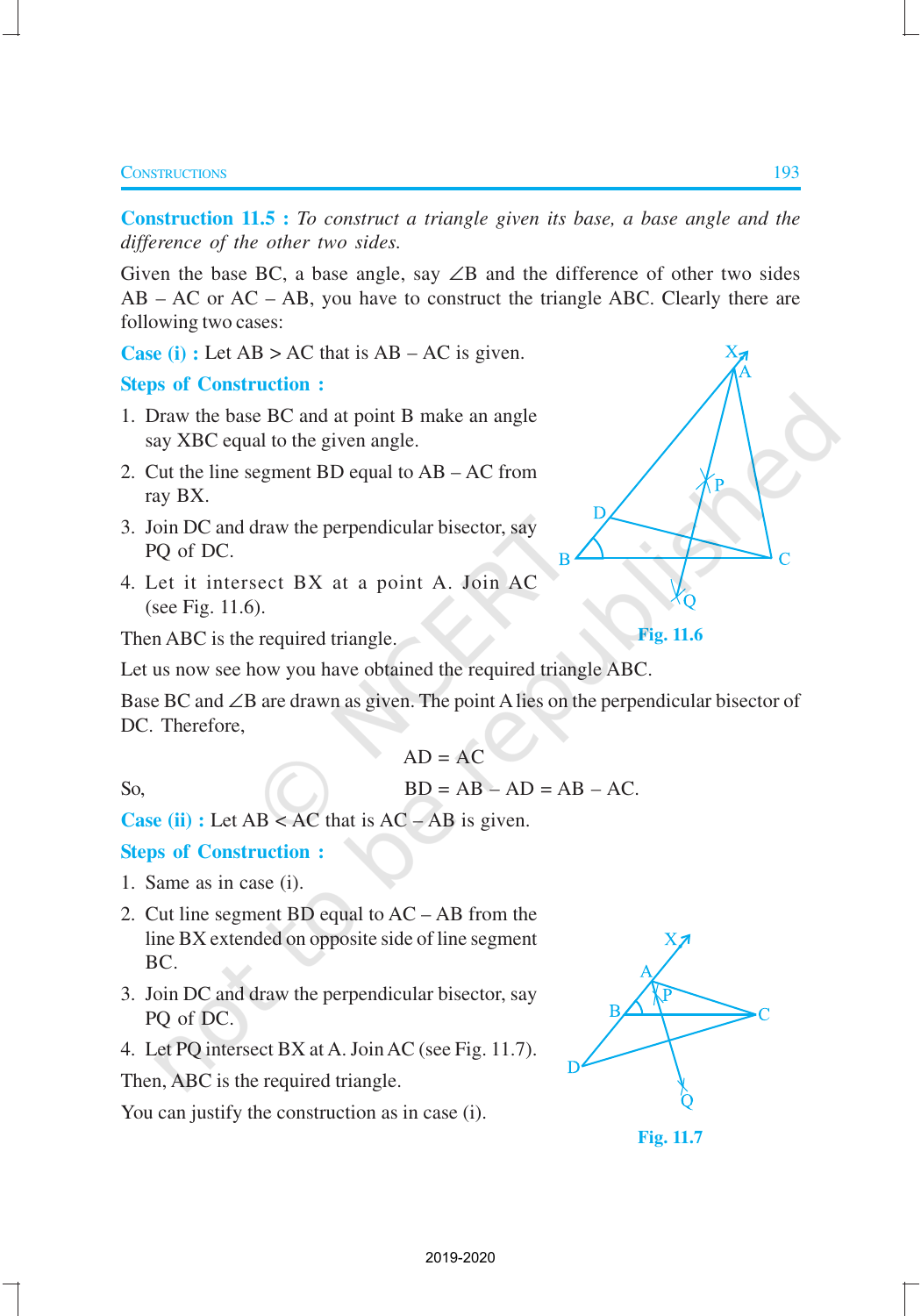**Construction 11.6 :** *To construct a triangle, given its perimeter and its two base angles.*

Given the base angles, say  $\angle$  B and  $\angle$  C and BC + CA + AB, you have to construct the triangle ABC.

#### **Steps of Construction :**

- 1. Draw a line segment, say XY equal to  $BC + CA + AB$ .
- 2. Make angles LXY equal to ∠B and MYX equal to ∠C.
- 3. Bisect ∠ LXY and ∠ MYX. Let these bisectors intersect at a point  $\overline{A}$ [see Fig. 11.8(i)].



**Fig. 11.8 (i)**

- 4. Draw perpendicular bisectors PQ of AX and RS of AY.
- 5. Let PQ intersect XY at B and RS intersect XY at C. Join AB and AC [see Fig 11.8(ii)].



Then ABC is the required triangle. For the justification of the construction, you observe that, B lies on the perpendicular bisector PQ of AX.

Therefore,  $XB = AB$  and similarly,  $CY = AC$ .

|            | This gives $BC + CA + AB = BC + XB + CY = XY$ .                    |
|------------|--------------------------------------------------------------------|
| Again      | $\angle BAX = \angle AXB$ (As in $\triangle AXB$ , AB = XB) and    |
|            | $\angle ABC = \angle BAX + \angle AXB = 2 \angle AXB = \angle LXY$ |
| Similarly, | $\angle ACB = \angle MYX$ as required.                             |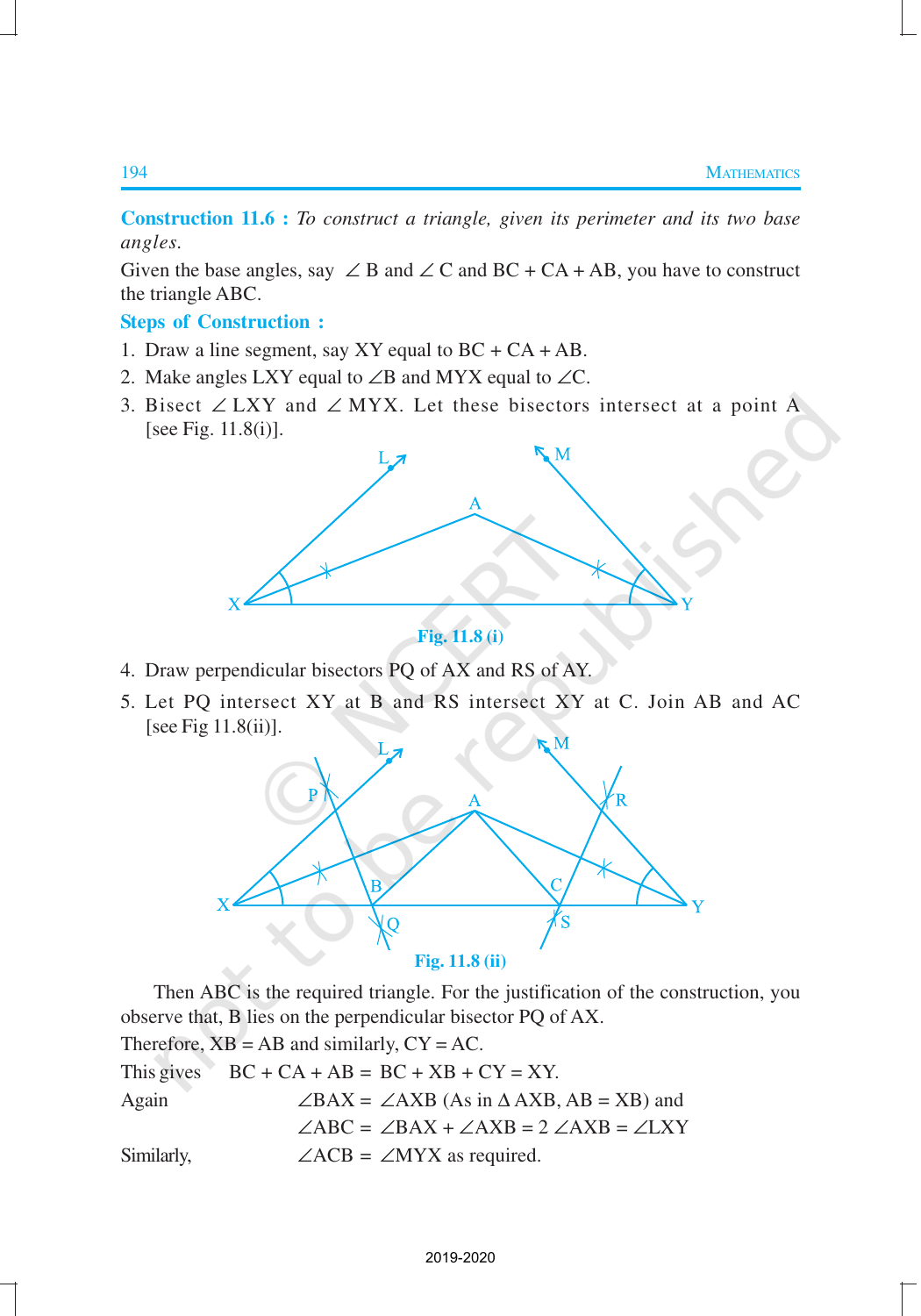#### **CONSTRUCTIONS** 195

**Example 1 :** Construct a triangle ABC, in which  $\angle B = 60^\circ$ ,  $\angle C = 45^\circ$  and AB + BC  $+ CA = 11$  cm.

#### **Steps of Construction :**

- 1. Draw a line segment  $PQ = 11$  cm.( = AB + BC + CA).
- 2. At P construct an angle of 60° and at Q, an angle of 45°.





- 3. Bisect these angles. Let the bisectors of these angles intersect at a point A.
- 4. Draw perpendicular bisectors DE of AP to intersect PQ at B and FG of AQ to intersect PQ at C.
- 5. Join AB and AC (see Fig. 11.9).

Then, ABC is the required triangle.

#### **EXERCISE 11.2**

- **1.** Construct a triangle ABC in which  $BC = 7cm$ ,  $\angle B = 75^\circ$  and  $AB + AC = 13$  cm.
- **2.** Construct a triangle ABC in which  $BC = 8cm$ ,  $\angle B = 45^\circ$  and  $AB AC = 3.5$  cm.
- **3.** Construct a triangle PQR in which  $QR = 6cm$ ,  $\angle Q = 60^{\circ}$  and  $PR PQ = 2cm$ .
- **4.** Construct a triangle XYZ in which  $\angle$ Y = 30°,  $\angle$ Z = 90° and XY + YZ + ZX = 11 cm.
- **5.** Construct a right triangle whose base is 12cm and sum of its hypotenuse and other side is 18 cm.